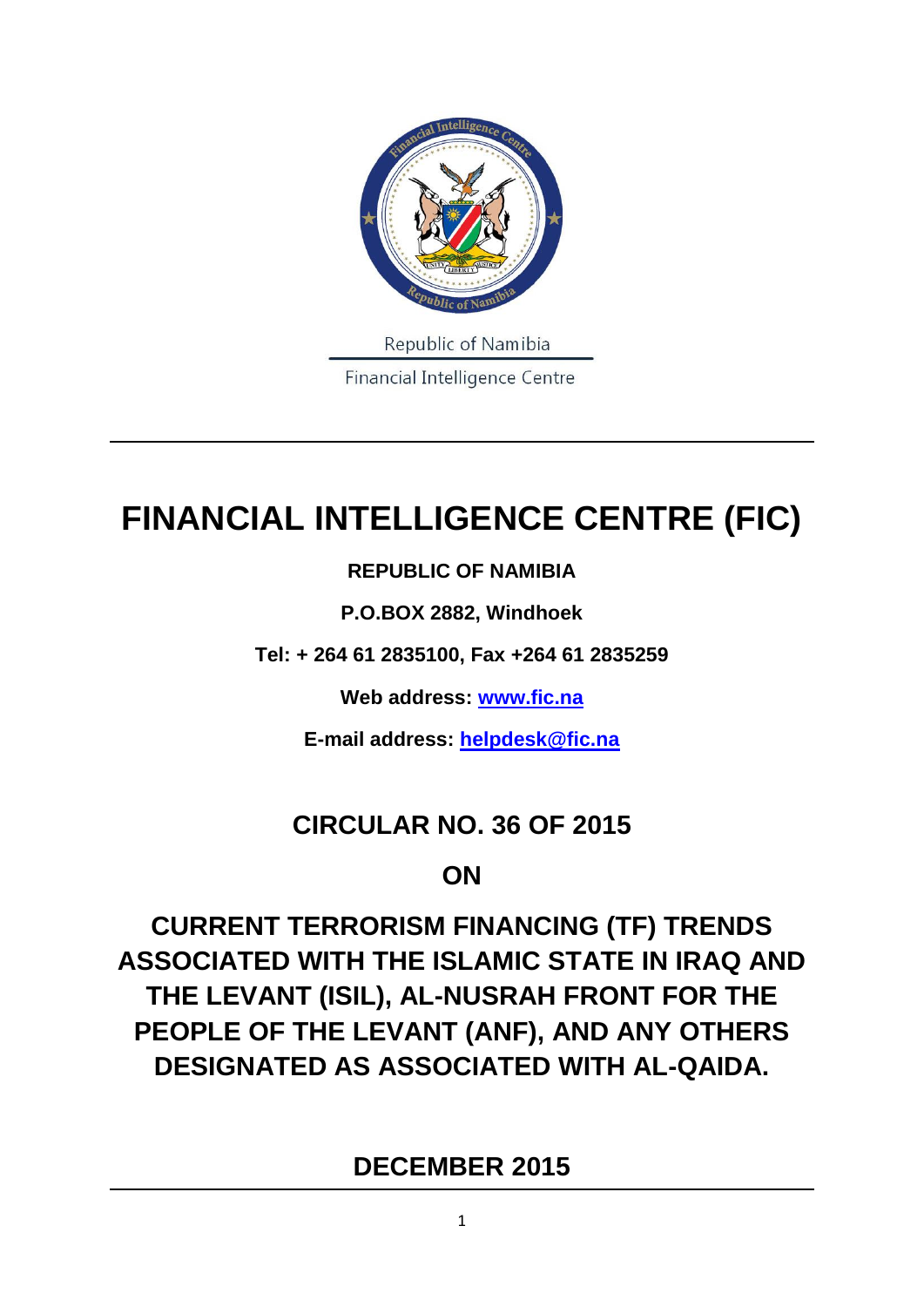#### **1. Scope and introduction**

This circular aims to create awareness of current Terrorism Financing (TF) trends associated with the Islamic State in Iraq and the Levant (ISIL), Al-Nusrah Front for the People of the Levant (ANF), and any others designated as associated with Al-Qaida for:

- All Accountable and Reporting Institutions (AIs and RIs);
- Law Enforcement Authorities (LEAs);
- Entities, associations and bodies involved in crude oil dealings; and
- Entities, associations and bodies involved in the preservation and dealing of artefacts and cultural heritage.

The attached document not only highlights trends but it also presents suggested measures to combat such trends in line with resolution 2199 (2015). This document contains a summarized version of reasonable measures AIs and RIs may consider to enhance relevant controls.

#### **2. Background**

The FIC, as part of its continued efforts to assist in reducing the national Money Laundering (ML), Terrorist Financing (TF) and Proliferation Financing (PF) risks circulates Lists derived from the United Nations Security Council of designated individuals, entities and other groups<sup>1</sup>. In the same vein, the FIC also issues guidance, which may be in the form of Circulars to guide AIs, RIs and relevant stakeholders on measures to enhance the combatting of ML/TF and PF risks.

Through this Circular and its attachment, the FIC aims to create awareness on the Security Council Committee's decision – pursuant to resolutions 1267 (1999) and 1989 (2011), to convey the current trends in financing of the Islamic State in Iraq and the Levant (ISIL), Al-Nusrah Front for the People of the Levant (ANF) and any others designated as associated with Al-Qaida. All AIs, RIs, LEAs, entities, associations

**<sup>.</sup>**  $1$  As mandated by the Prevention and Combatting of Terrorist and Proliferation Activities Act, 2014 (Act No. 4 of 2014) (PACOTPAA) and its complementing regulations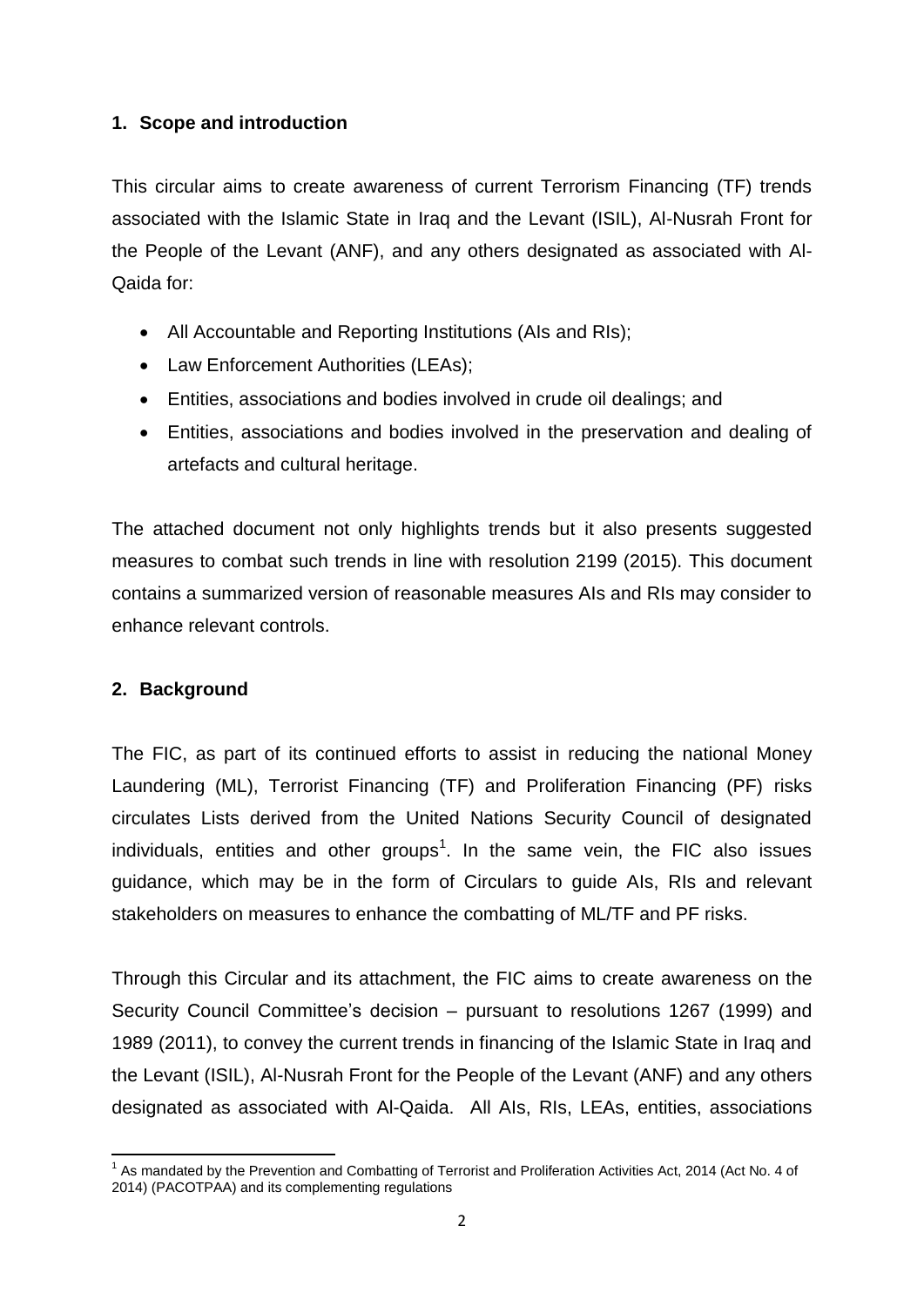and bodies involved in crude oil dealings as well as those entities, associations and bodies involved in the preservation and dealing of artefacts and cultural heritage are urged to consider combatting measures as contained in section II of the attached document.

This circular is issued in terms of Section 9(1) (h) of the Financial Intelligence Act 2012, Act 13 of 2012, as amended (herein referred to as The FIA).

#### **3. Considerable risk mitigation measures**

#### **3.1Listings proposals for the ISIL (Da'esh) & Al-Qaida Sanctions List**

Listings of individuals and entities on the ISIL (Da'esh) & Al-Qaida Sanctions List is a powerful and effective instrument to implement sanctions provisions and therefore hinder ISIL or ANF's ability to generate revenue through the illicit trade in antiquities. It is essential that Accountable and Reporting Institutions are abreast with the updates on the ISIL (Da'esh) & Al-Qaida Sanctions List and screening against such List is done effectively.

#### **3.2Proper documentation**

Documentation is central to investigations. Proper documentation and record keeping enhances the ability to reconstruct transactions and importantly, the flow of funds. Therefore, enhancing the record-keeping is of significant importance.

#### **3.3Monitoring and due diligence processes**

It was noted that monitoring and due diligence procedures are not yet properly implemented in this area. This situation is exacerbated by the increasing sophistication in the forgery of documents.

An important control measure to the highlighted TF risks lies in detecting suspicious transactions (or activities) and reporting such transactions (or activities) to competent authorities such as the FIC or/and law enforcement. For this detection to take place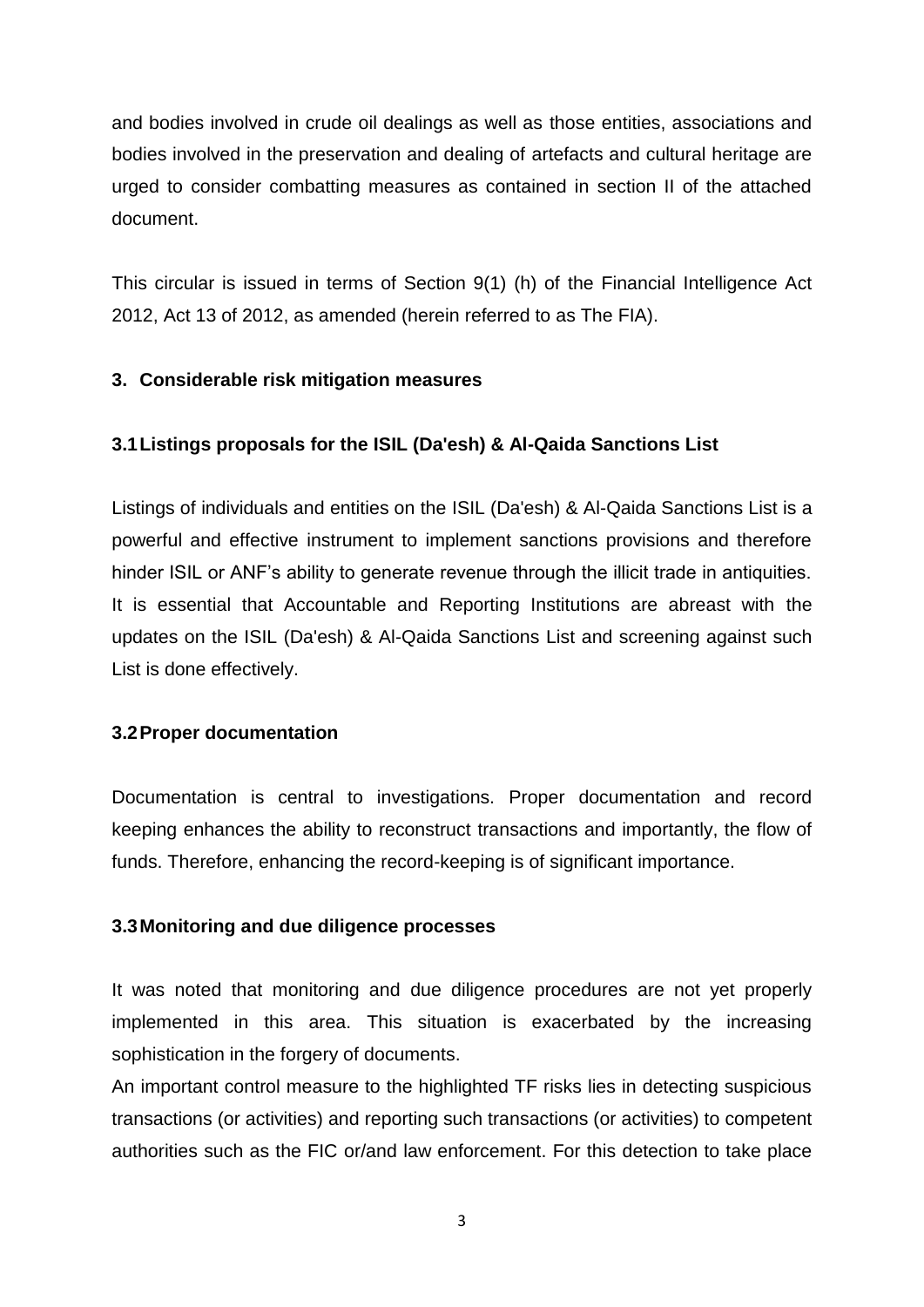effectively, the private sector and relevant public bodies need to implement enhanced due diligence and monitoring measures such as:

- Mechanisms that will allow for adequate monitoring of transactions and client behaviour periodically (e.g daily or as necessitated by the risk exposure). This works by comparing behaviour to known profiles in order to identify suspicious or unusual transactions/activities; and
- Subjecting clients to relevant sanctions screening and engaging competent authorities when matches are detected or where the need arises.

#### **3.3.1 Implementation of measures countering external donations**

A recent listing by the United Nations Sanctions Committee of a non-governmental organization with ties to ANF demonstrates the continued abuse of the charitable sector by terrorist groups.

The continuing risk that both ISIL and ANF receive external funds through donations and other transfers underlines the importance of paragraph 22 of resolution 2199 (2015). Accountable and Reporting Institutions are urged to address this issue directly through enhanced vigilance of the international financial system (remittances) and by working with their non-profit and charitable organizations to ensure financial flows through charitable giving are not diverted to ISIL, ANF or any other individuals, groups, undertakings and entities associated with Al-Qaida.

### **3.3.2 Implementation of monitoring measures to deny ISIL and ANF access to the international financial system**

Paragraph 23 of resolution 2199 (2015) focuses on ISIL's and ANF's access to the international financial system and urges Accountable and Reporting Institutions to take measures to ensure that such access is blocked. ISIL's potential manipulation of the alternative remittance sector and use of cash couriers remain a significant concern.

Furthermore, cases have been reported of foreign terrorist fighters who joined ISIL and were able to continue accessing the international financial system by

4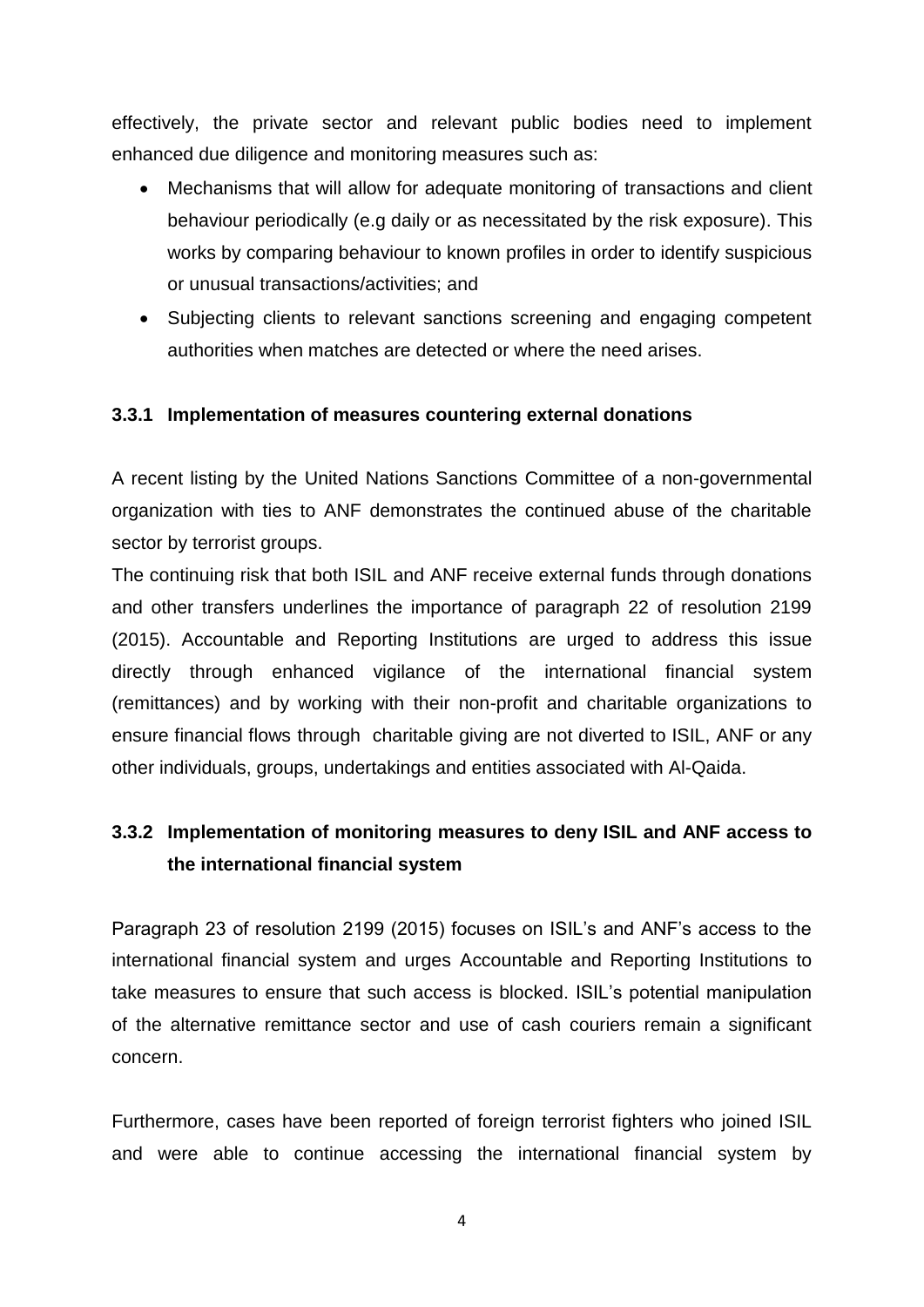withdrawing funds from their national banks accounts using automated teller machines located near areas where ISIL operates. In addition, there is a continuing risk that ISIL core in the Syrian Arab Republic and Iraq may try to provide funds to, or move funds between, its so-called provinces in other areas. Accountable and Reporting Institutions should remain aware that the asset freeze against individuals and entities on the ISIL (Da'esh) & Al-Qaida Sanctions List, including ANF, is not limited to a particular territory from which a transaction originates, through which it transits or in which it is received.

#### **3.4Reporting activities suspicious of TF and PF**

Furthermore, the FIC reiterates the need for all AIs, RIs and relevant stakeholders to implement or/and enhance measures to help them detect and report Suspicious Transactions (STRs) and Suspicious Activities (SARs) relating to TF and PF, in terms of section 33 of The FIA.

### **3.4.1 Methods of reporting Suspicious Transaction Reports or Suspicious Activity Reports relating to TF and PF to the FIC**

AIs, RIs and relevant stakeholders can report Suspicious Transaction Reports or Suspicious Activity Reports relating to TF and PF to the FIC through:

- a) Electronic submission(online/web based or xml by clicking on **<https://www.fic.na/goaml/>**); or
- b) Completion of manual STR/SAR form (form can be send to **[helpdesk@fic.na](mailto:helpdesk@fic.na)**)

#### **4. Non-compliance with the provisions of this Circular**

Any non-compliance with the directions and specifications contained in this Circular is an offence in terms of section 63 of the FIA.

----------------------------------------------------------------------------------------------------------------